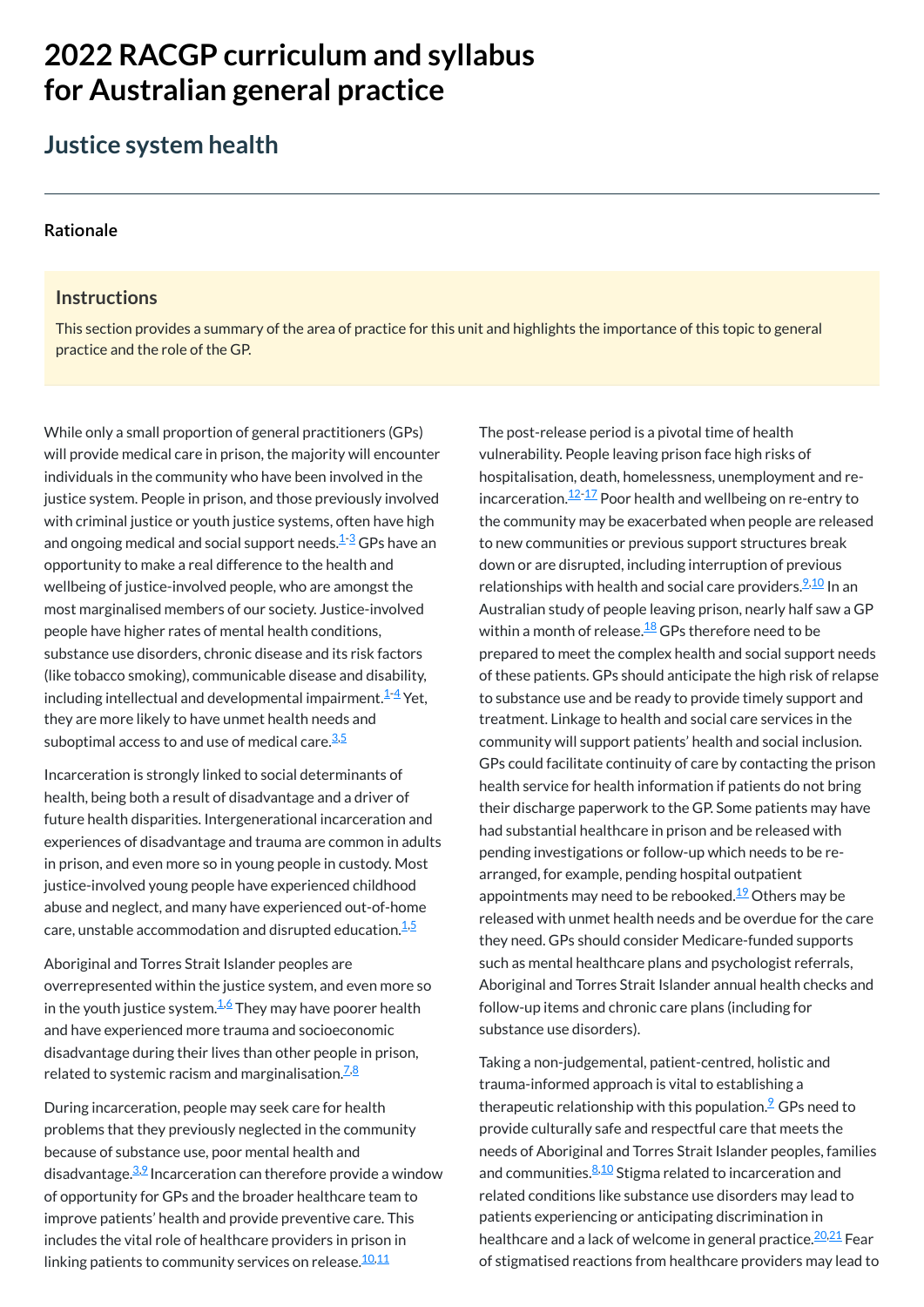patients not disclosing a history of incarceration.<sup>[21](#page-1-15)</sup> The history of trauma that is so often linked to incarceration may impact on therapeutic relationships and time may be needed to build trust.

#### **References**

- <span id="page-1-0"></span>1. Justice Health & Forensic Mental Health Network and Juvenile Justice NSW. 2015 Young People in Custody Health Survey. Malabar, NSW: JH&FMHN, 2017 [\(http://www.justicehealth.nsw.gov.au/publications/2015YPICHSReportwebreadyversi](http://www.justicehealth.nsw.gov.au/publications/2015YPICHSReportwebreadyversion.PDF) on.PDF) [Accessed 5 November 2021].
- 2. Justice Health & Forensic Mental Health Network. 2015 Network patient health survey report. Malabar, NSW: JH&FMHN, 2017.
- <span id="page-1-1"></span>3.Australian Institute of Health and Welfare. The health of Australia's prisoners 2018. Cat. no. PHE 246. Canberra, ACT: AIHW, 2019.
- <span id="page-1-2"></span>4. McCausland R, Baldry E. 'I feel like I failed him by ringing the police': Criminalising disability in Australia. Punishment & Society 2017;19(3):290–309. [\(https://doi.org/10.1177/1462474517696126\)](https://doi.org/10.1177/1462474517696126)
- <span id="page-1-3"></span>5. van Dooren K, Richards A, Lennox, N, Kinner SA. Complex health-related needs among young, soon-to-be-released prisoners. Health Justice 2013;1(1):1–8
- <span id="page-1-4"></span>6.Australian Bureau of Statistics. Prisoners in Australia, 2017. Cat. no. 4517.0. Canberra, ACT: ABS, 2017

(http://www.abs.gov.au/ausstats/abs@.nsf/Lookup/by%20Subject/4517.0~2017~Mai [n%20Features~Aboriginal%20and%20Torres%20Strait%20Islander%20prisoner%20](http://www.abs.gov.au/ausstats/abs@.nsf/Lookup/by%20Subject/4517.0~2017~Main%20Features~Aboriginal%20and%20Torres%20Strait%20Islander%20prisoner%20characteristics~5) characteristics~5) [Accessed 17 September 2021].

- <span id="page-1-5"></span>7. Justice Health & Forensic Mental Health Network. Network Patient Health Survey -Aboriginal People's Health Report. Malabar, NSW: JH&FMHN, 2017. Available at: [\(http://www.justicehealth.nsw.gov.au/publications/2015NPHSReportAboriginalPeopl](http://www.justicehealth.nsw.gov.au/publications/2015NPHSReportAboriginalPeoplesHealthReport.pdf) esHealthReport.pdf) [Accessed 5 November 2021].
- <span id="page-1-6"></span>8.Kendall S, Lighton S, Sherwood J, Baldry E, Sullivan EA. Incarcerated Aboriginal women's experiences of accessing healthcare and the limitations of the 'equal treatment' principle. Int J Equity Health 2020;19(1):48.
- <span id="page-1-7"></span>9.Abbott P, Magin P, Davison J, Hu W. Medical homelessness and candidacy: women transiting between prison and community health care. Int J Equity Health 2017;16(1):130.
- <span id="page-1-8"></span>10. Lloyd JE, Delaney-Thiele D, Abbott P, et al. The role of primary health care services to better meet the needs of Aboriginal Australians transitioning from prison to the community. BMC Fam Pract 2015;16:86.
- <span id="page-1-9"></span>11. Abbott P, Magin P, Lujic S, Hu W. Supporting continuity of care between prison and the community for women in prison: A medical record review. Aust Health Rev 2017;41(3):268–76.
- <span id="page-1-10"></span>12. Moschion J, Johnson G. Homelessness and incarceration: a reciprocal relationship? J Quant Criminol 2019;35(4):855–87.
- 13. Cutcher Z, Degenhardt L, Alati R, Kinner SA. Poor health and social outcomes for exprisoners with a history of mental disorder: A longitudinal study. Aust N Z J Public Health 2014;38(5):424–29.
- 14. Kinner SA, Preen DB, Kariminia A, et al. Counting the cost: Estimating the number of deaths among recently released prisoners in Australia. Med J Aust 2011;195(2):64– 68. doi: 10.5694/j.1326-5377.2011.tb03208.x
- 15. National Indigenous Drug and Alcohol Committee. Bridges and barriers: addressing Indigenous incarceration and health. Canberra, ACT: Australian National Council in Drugs, 2009 [\(http://www.indigenousjustice.gov.au/resources/bridges-and-barriers](http://www.indigenousjustice.gov.au/resources/bridges-and-barriers-addressing-indigenous-incarceration-and-health)addressing-indigenous-incarceration-and-health) [Accessed 17 September 2021].
- 16. Weatherburn D, Snowball L, Hunter B. The economic and social factors underpinning Indigenous contact with the justice system: Results from the 2002 NATSISS survey. Sydney: NSW Bureau of Crime Statistics and Research, 2006 [\(http://www.bocsar.nsw.gov.au/Pages/bocsar\\_publication/Pub\\_Summary/CJB/cjb104-](http://www.bocsar.nsw.gov.au/Pages/bocsar_publication/Pub_Summary/CJB/cjb104-The-economic-and-social-factors-underpinning-Indigenous-contact-with-the-justice-system-Results-from-the-2002-NATSIS.aspx) The-economic-and-social-factors-underpinning-Indigenous-contact-with-the-justicesystem-Results-from-the-2002-NATSIS.aspx) [Accessed 17 September 2021].
- <span id="page-1-11"></span>17. Martire K, Sunjic S, Topp L, Indig D. Financial sanctions and the justice system: Fine debts among New South Wales prisoners with a history of problematic substance use. Aust N Z J Crim 2011;44:258–71.
- <span id="page-1-12"></span>18. Young JT, Arnold-Reed D, Preen D, Bulsara M, Lennox N, Kinner SA. Early primary care physician contact and health service utilisation in a large sample of recently released ex-prisoners in Australia: Prospective cohort study. BMJ Open 2015;5(6).
- <span id="page-1-13"></span>19. Abbott P, Magin P, Hu W. Healthcare delivery for women in prison: A medical record review. Aust J Prim Health 2016;22(6):523–29.

<span id="page-1-15"></span>21. Abbott P, Watt K, Magin P, Davison J, Hu WCY, Welcomeness for people with substance use disorders to general practice: A qualitative study, Family Practice, 2021 cmab151, [\(https://doi.org/10.1093/fampra/cmab151\)](https://doi.org/10.1093/fampra/cmab151)

<span id="page-1-14"></span>20. Fahmy N, Kouyoumdjian FG, Berkowitz J, et al. Access to primary care for persons recently released from prison. Ann Fam Med 2018;16(6):549–51.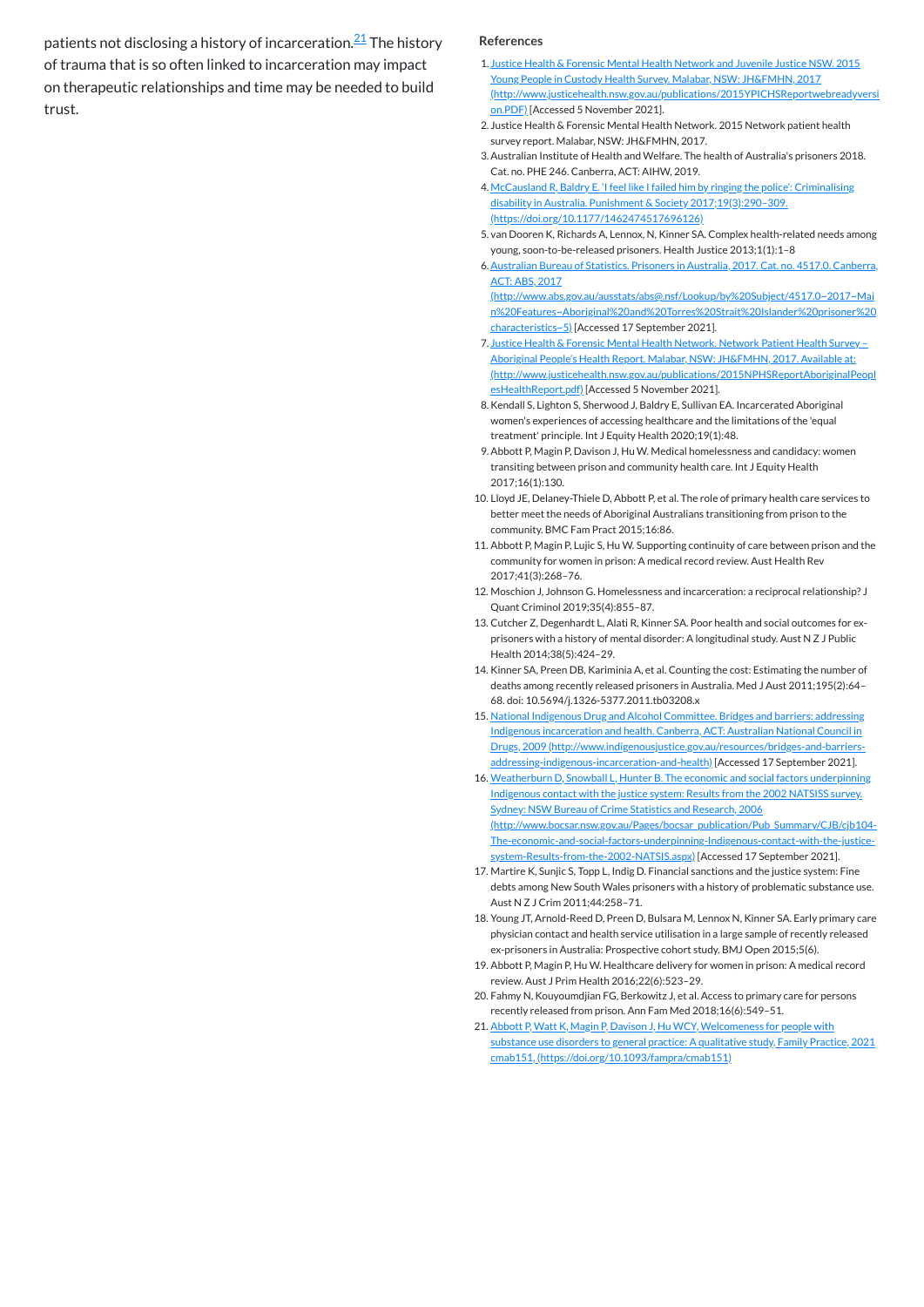## **[Competencies and learning outcomes](javascript:void(0))**

## **Instructions**

This section lists the knowledge, skills and attitudes that are expected of a GP for this contextual unit. These are expressed as measurable learning outcomes, listed in the left column. These learning outcomes align to the core competency outcomes of the seven core units, which are listed in the column on the right.

| Communication and the patient-doctor relationship                                                                                                     |                                                   |  |
|-------------------------------------------------------------------------------------------------------------------------------------------------------|---------------------------------------------------|--|
| Learning outcomes                                                                                                                                     | Related core competency outcomes                  |  |
| The GP is able to:                                                                                                                                    |                                                   |  |
| demonstrate effective, empathic, respectful and culturally safe<br>$\bullet$<br>communication with patients involved in the justice system            | 1.1.1, 1.1.2, 1.1.4, 1.1.6, AH1.3.1, 1.3.1, 1.3.2 |  |
| • use effective health education strategies to promote health and<br>wellbeing of patients involved in the justice system                             | 1.2.1, 1.2.2, 1.2.3, 1.3.1                        |  |
| use a patient-centred approach to negotiate management plans<br>$\bullet$<br>with patients involved in the justice system                             | 1.4.1, 1.4.3, 1.4.4, AH1.4.1                      |  |
| demonstrate an understanding of how to communicate with a<br>$\bullet$<br>patient with severe mental illness and people with personality<br>disorders | 1.1.1, 1.1.2, 1.1.6                               |  |

| $\mathsf{\scriptstyle\mathsf{I}}$ Population health and the context of general practice |                                  |
|-----------------------------------------------------------------------------------------|----------------------------------|
| Learning outcomes                                                                       | Related core competency outcomes |

| Applied knowledge and skills                                                                                                                                                                                                          |                                                                 |  |
|---------------------------------------------------------------------------------------------------------------------------------------------------------------------------------------------------------------------------------------|-----------------------------------------------------------------|--|
| Learning outcomes                                                                                                                                                                                                                     | Related core competency outcomes                                |  |
| The GP is able to:                                                                                                                                                                                                                    |                                                                 |  |
| demonstrate effective assessment and management of health<br>$\bullet$<br>conditions seen in patients involved in the justice system,<br>including mental health, blood-borne viruses, chronic disease<br>and substance use disorders | 2.1.1, 2.1.4, 2.1.6, 2.1.7, 2.1.8, 2.1.9, 2.2.3, 2.3.1, AH2.1.2 |  |
| demonstrate continuity of care for patients entering or leaving<br>prison, including through transfer of health information and<br>post-release healthcare delivery                                                                   | 2.1.2, 2.3.2, 2.3.4, RH2.3.1, AH2.3.2                           |  |

| The GP is able to:                                                                                                                                                                      |                       |
|-----------------------------------------------------------------------------------------------------------------------------------------------------------------------------------------|-----------------------|
| demonstrate understanding of the social determinants of health<br>and health disparities as related to patients involved in the<br>justice system                                       | 3.2.1, 3.2.3          |
| identify and promote ways to support and advocate for health<br>equity and equitable access to services for patients in prison and<br>people transitioning from prison to the community | 3.2.2, 3.2.4, AH3.2.1 |

| <b>Professional and ethical role</b> |                                  |
|--------------------------------------|----------------------------------|
| Learning outcomes                    | Related core competency outcomes |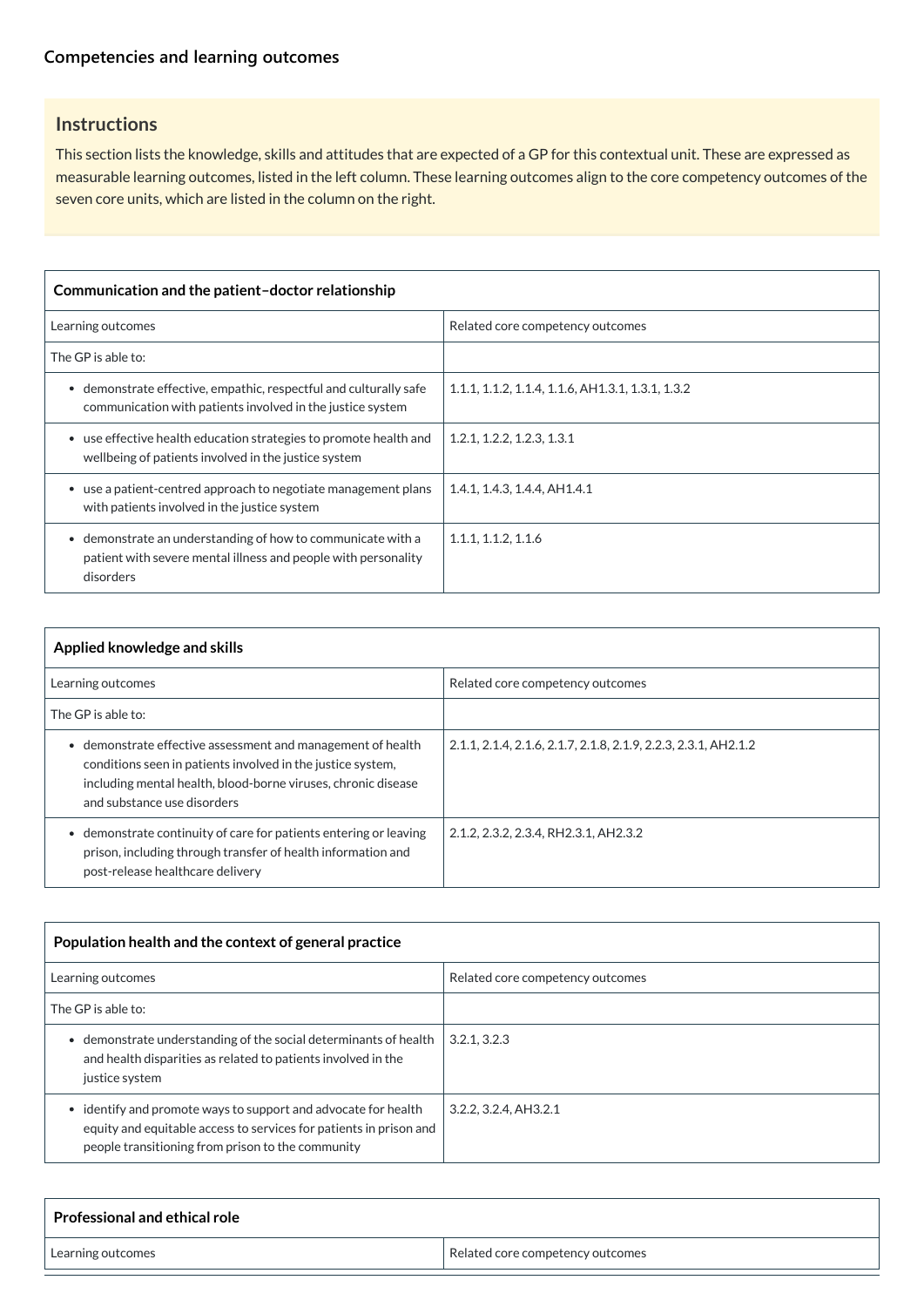| <b>Professional and ethical role</b>                                                                                             |                                |
|----------------------------------------------------------------------------------------------------------------------------------|--------------------------------|
| The GP is able to:                                                                                                               |                                |
| • reflect on professional practice, including biases, assumptions<br>and attitudes about patients involved in the justice system | 4.2.2, 4.2.4, AH4.2.1, AH4.2.2 |
| demonstrate recognition and preservation of therapeutic<br>boundaries in an ethical and professional manner                      | 4.1.1                          |

| <b>Organisational and legal dimensions</b>                                                                                                                                                                        |                                  |
|-------------------------------------------------------------------------------------------------------------------------------------------------------------------------------------------------------------------|----------------------------------|
| Learning outcomes                                                                                                                                                                                                 | Related core competency outcomes |
| The GP is able to:                                                                                                                                                                                                |                                  |
| manage time and priorities to address the complex health and<br>social support needs of patients involved in the justice system                                                                                   | 5.1.3, AH5.1.1, AH5.1.3, RH5.1.1 |
| demonstrate application of medico-legal requirements in<br>۰<br>delivering care to patients involved in the justice system,<br>including accurate documentation and maintenance of privacy<br>and confidentiality | 5.2.1, 5.2.3, 5.2.4              |

## **[Words of wisdom](javascript:void(0))**

## **Instructions**

This section includes tips related to this unit from experienced GPs. This list is in no way exhaustive but gives you tips to consider applying to your practice.

**Extension exercise:** Speak to your study group or colleagues to see if they have further tips to add to the list.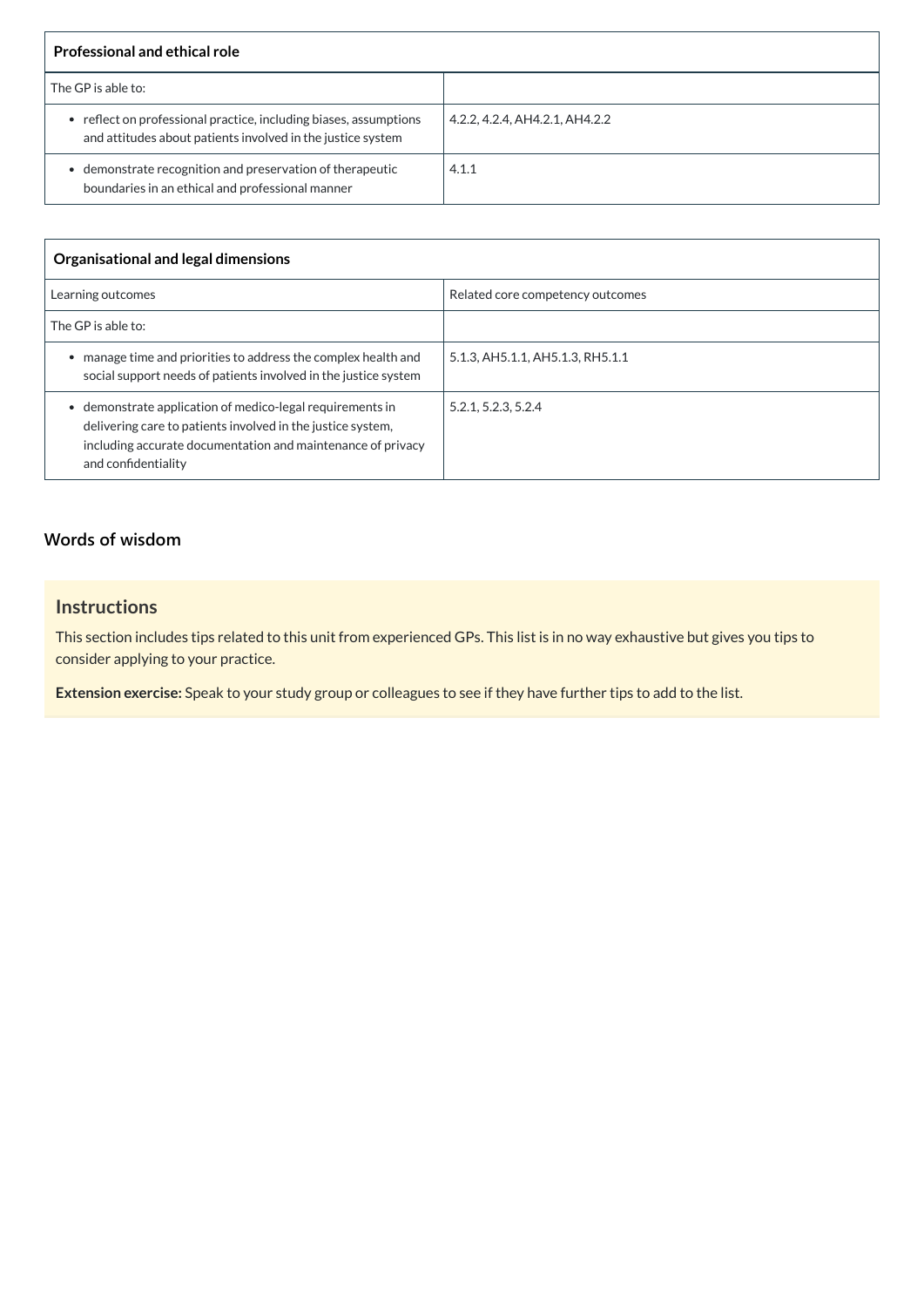- **1.** The first step to providing good GP care to people involved in the justice system is recognising they are likely to have significant health and social support needs. This group of patients is more likely to have experienced adverse childhood events, social disadvantage and trauma. They have higher rates of mental health problems, substance use disorders, disability, communicable disease and chronic disease. Incarceration is both a result of the social determinants of health and itself a social determinant of poorer health.
- **2.** Previous experiences of stigma related to incarceration, substance use and mental health may mean patients do not disclose their full history (including of incarceration) to GPs or see general practice as the right place to seek healthcare for their many needs. To develop a therapeutic relationship, be welcoming, use trauma-informed care, be culturally competent and allow time to establish trust.
- **3.** The post-release period is a time of high vulnerability to death and deterioration in health and wellbeing. GPs should anticipate the substantial risk of relapse to substance use and non-intentional overdose, and the potential for mental health deterioration and recidivism, on a background of social disruption and isolation. Active engagement by GPs in recognising and responding to health needs can positively change the post-release trajectory. GPs can assist by providing or facilitating mental healthcare, treatments for addiction, strategies to minimise harm from risky behaviours (including treatment of opioid overdose or intoxication), safe and appropriate prescribing, and links to community-based support services.
- **4.** Continuity of care on going into or leaving prison may be poor. People leaving prison may be released into new communities, their previous support structures may have broken down, their care in custody may have been incomplete, and they may not be familiar or connected with local medical or social services. GPs should respond promptly with an accurate and comprehensive medical summary to requests for information from prison health services. They should contact the prison health service for health information with a release of information request signed by the patient if the patient does not bring their discharge information to the GP.
- **5.** GPs need to pay attention to and be skilful in managing substance use disorders and mental health problems for this patient group. This may include initiating mental healthcare plans, recognising substance use disorders as a chronic disease with a relapsing and remitting course, developing care plans, making safe prescribing choices, prescribing medication-assisted treatment for opioid dependence or treatments for alcohol dependence, linking patients to community services, and making them aware of helpful resources.

The questions in the table below are ordered according to the RACGP clinical exam assessment areas [\(https://www.racgp.org.au/getmedia/f93428f5-c902-44f2-b98a-e56d9680e8ab/Clinical-Competency-Rubric.pdf.aspx\)](https://www.racgp.org.au/getmedia/f93428f5-c902-44f2-b98a-e56d9680e8ab/Clinical-Competency-Rubric.pdf.aspx) and domains, to prompt you to think about different aspects of the case example.

Note that these are examples only of questions that may be asked in your assessments.

#### **[Case consultation example](javascript:void(0))**

#### **Instructions**

- 1. Read this example of a common case consultation for this unit in general practice.
- 2. Thinking about the case example, reflect on and answer the questions in the table below.

You can do this either on your own or with a study partner or supervisor.

**Extension exercise**: Create your own questions or develop a new case to further your learning.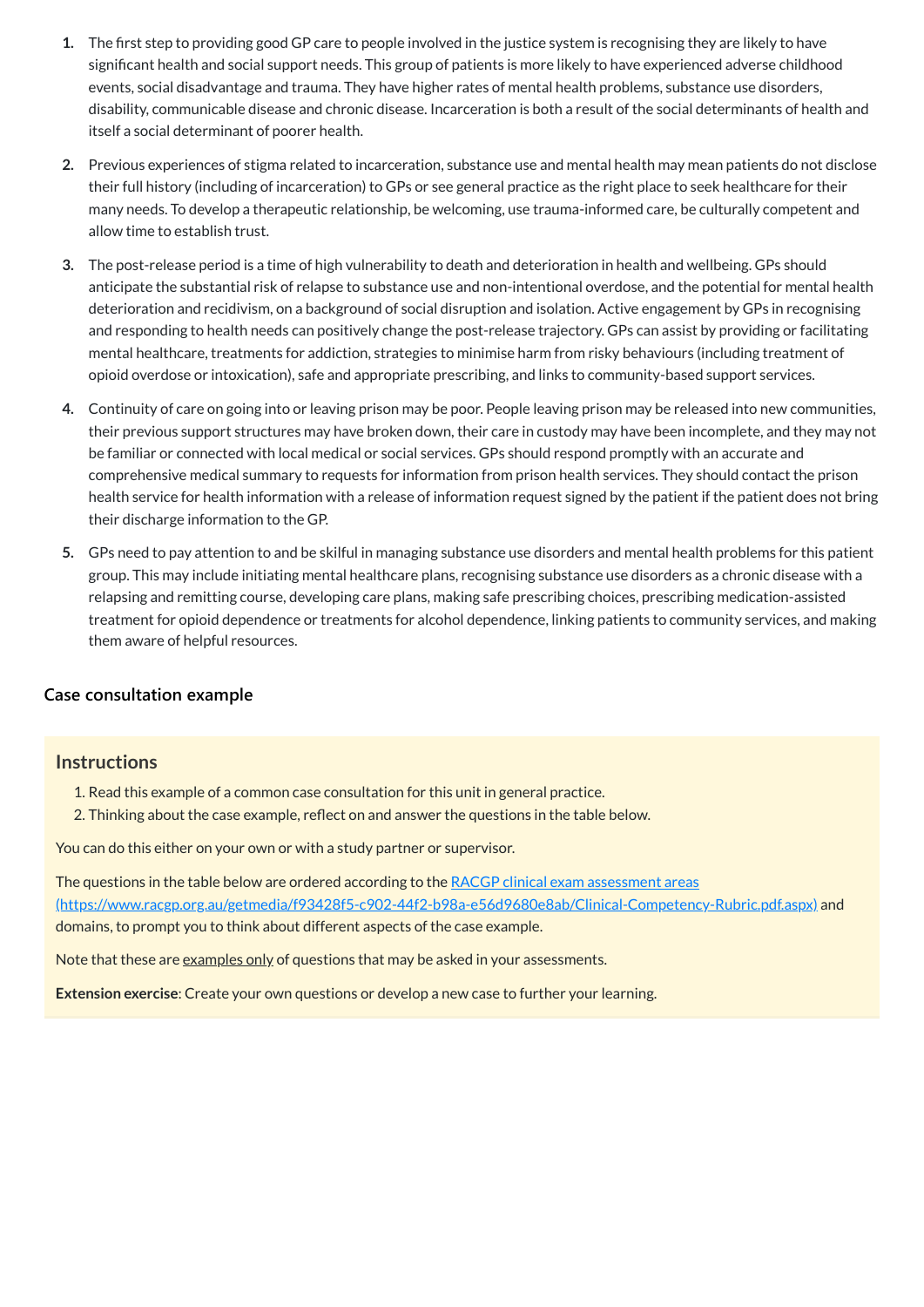

**Shane, a 38-year-old man, presents requesting prescriptions. He has attended the practice infrequently** over the past 10 years. The last note in his file is that a medical summary was sent to the prison health **service in response to a release of information request one year ago.**

You note Shane has a previous history of a motor vehicle accident, low back pain and hepatitis C. In the last consultation on file, he had received a script for opioids, a referral to the local liver clinic and was noted to have moderately high blood pressure

He tells you that his current medications are mirtazapine and a 'heart tablet', and he also wants treatment for his back pain. After further history, he confirms he was released from prison 10 days ago and has run out of his medication. He is not sure if he was given any paperwork about his health.

| Questions for you to consider                                                                                                                      |                                                      | <b>Domains</b> |
|----------------------------------------------------------------------------------------------------------------------------------------------------|------------------------------------------------------|----------------|
| What effects could stigma and previous life experiences<br>have in building a relationship with Shane?                                             | 1. Communication and consultation skills             | 1,2,5          |
| What communication and consultation approaches may<br>promote a therapeutic relationship?                                                          |                                                      |                |
| What factors may impact on continuity of care for people<br>leaving or entering prison?                                                            |                                                      |                |
| If Shane was an Aboriginal or Torres Strait Islander, what<br>else would you need to consider?                                                     |                                                      |                |
| What other information would you like to gather through<br>history-taking and examination?                                                         | 2. Clinical information gathering and interpretation | $\overline{2}$ |
| How would you gather further information about Shane's<br>healthcare in prison, without duplicating investigations<br>that have already been done? |                                                      |                |
| What are the key risks to health and wellbeing for Shane in<br>the post-release period?                                                            | 3. Making a diagnosis, decision making and reasoning | $\overline{2}$ |
| What priority social support needs would you ask about<br>during this consultation?                                                                |                                                      |                |
| What factors would you consider when addressing Shane's<br>request for treatment for his back pain?                                                |                                                      |                |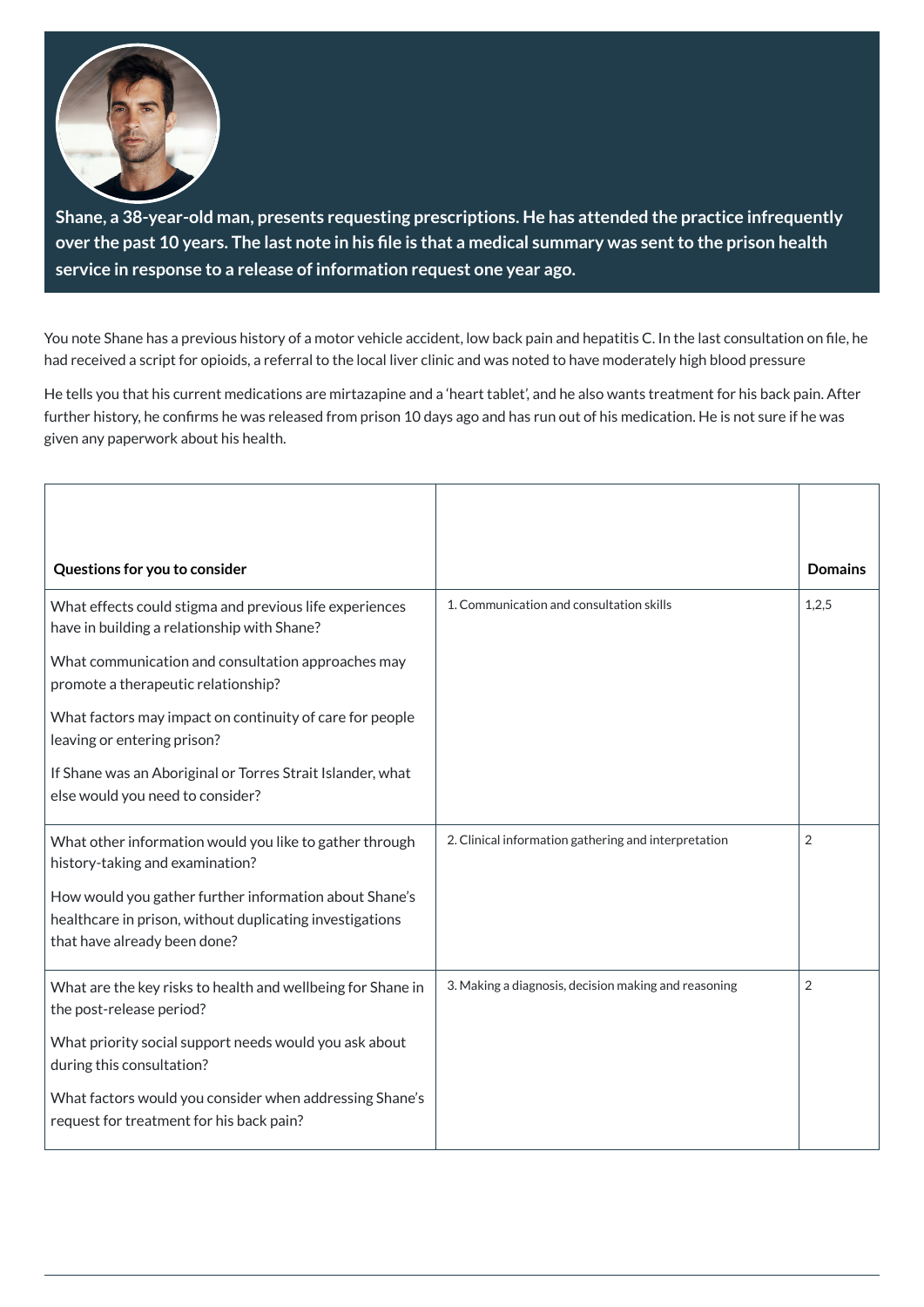| Questions for you to consider                                                                                                                                                                                           |                                                        | <b>Domains</b> |
|-------------------------------------------------------------------------------------------------------------------------------------------------------------------------------------------------------------------------|--------------------------------------------------------|----------------|
| What other healthcare providers and services could you<br>draw on in the ongoing management of this patient?                                                                                                            | 4. Clinical management and therapeutic reasoning       | $\overline{2}$ |
| If Shane was an Aboriginal or Torres Strait Islander, what<br>specialised services or people could you include in your<br>management plan?                                                                              |                                                        |                |
| What role might a GP play in giving support or care to the<br>patient's family?                                                                                                                                         |                                                        |                |
| What resources, including community-based services, may<br>assist you in promoting Shane's health?                                                                                                                      | 5. Preventive and population health                    | 1,2,3          |
| How would your approach be affected if your practice was<br>in a rural or semi-remote location?                                                                                                                         |                                                        |                |
| What preventive care might you consider for Shane?                                                                                                                                                                      |                                                        |                |
| What are your reflections on biases, professional<br>boundaries and therapeutic relationships when working<br>with Shane?                                                                                               | 6. Professionalism                                     | 4              |
| What are the ethical considerations when providing<br>healthcare for people in prison, including confidentiality<br>and privacy?                                                                                        |                                                        |                |
| What are the broader systemic issues regarding<br>incarceration in Australia? What advocacy role may exist<br>for GPs?                                                                                                  |                                                        |                |
| What would Shane have experienced during his<br>incarceration? What healthcare would he have received?<br>What are the barriers and facilitators to healthcare<br>delivery in prison? How may this have affected Shane? | 7. General practice systems and regulatory requirement | 5              |
| If Shane is reincarcerated three months after you have<br>taken over his healthcare, what health information would<br>you send to the prison health service on receiving the<br>signed request for information?         |                                                        |                |
| What are the privacy, confidentiality and legal<br>requirements when managing a patient who is<br>incarcerated?                                                                                                         |                                                        |                |
| N/A                                                                                                                                                                                                                     | 8. Procedural skills                                   | $\overline{2}$ |
| How would you access additional support or advice with<br>regards to managing this presentation?                                                                                                                        | 9. Managing uncertainty                                | $\overline{2}$ |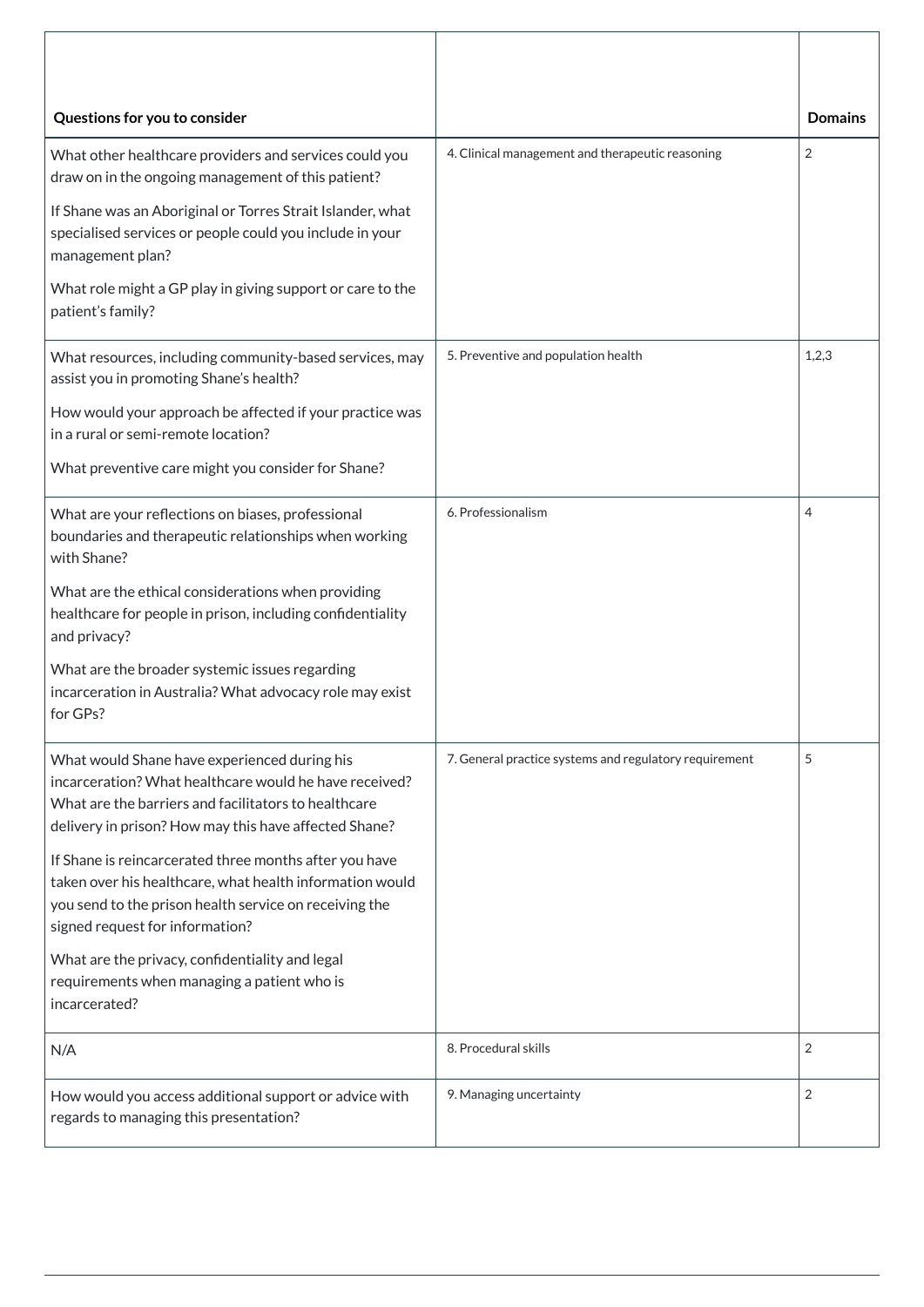| Questions for you to consider                                                                                                                                                                        |                                                            | <b>Domains</b> |
|------------------------------------------------------------------------------------------------------------------------------------------------------------------------------------------------------|------------------------------------------------------------|----------------|
| How is significant illness managed in the prison<br>environment?                                                                                                                                     | 10. Identifying and managing the significantly ill patient | $\overline{2}$ |
| What if Shane advised you that he had had an overdose<br>since leaving prison, and had already had to use the<br>emergency rescue naltrexone he was issued on release?<br>How would you manage this? |                                                            |                |

## **[Learning strategies](javascript:void(0))**

## **Instructions**

This section has some suggestions for how you can learn this unit. These learning suggestions will help you apply your knowledge to your clinical practice and build your skills and confidence in all of the broader competencies required of a GP.

There are suggestions for activities to do:

- on your own
- with a supervisor or other colleague
- in a small group
- with a non-medical person, such as a friend or family member.

Within each learning strategy is a hint about how to self-evaluate your learning in this core unit.

**On your own**

Review the evidence on the social determinants of health in relation to incarceration.

- Which social determinants of health are issues for people involved in the justice system?
- Describe the demographics and health issues of young people in custody and people in prison. What is the role of primary healthcare and general practice in modifying or addressing these?

Through individual study, learn about the correctional system in Australia, and how primary healthcare is delivered in prison.

- a. Identify the local justice facilities in your region, including prisons, youth justice centres and community corrections offices. Consider contacting the services and arranging a visit or meet with colleagues who are working as healthcare providers in prison.
	- b. Courts are open to the public. Consider spending some time in a busy court to get a feel for the process and discuss with a legal colleague.
- What do patients experience when they come in contact with the criminal justice system or receive <sup>a</sup> custodial sentence? How is primary healthcare delivered in <sup>a</sup> prison setting in Australia?
- What are the expectations of, and processes undertaken by, prison health services to integrate care between prison and community health services?

Identify patients from your practice who have been in prison. Audit the content and quality of the health information that has been transferred between the prison health service and the practice. Check for evidence of engagement with the patient, an understanding of their social situation, and preventive healthcare. What health problems have been discussed and managed at your practice?

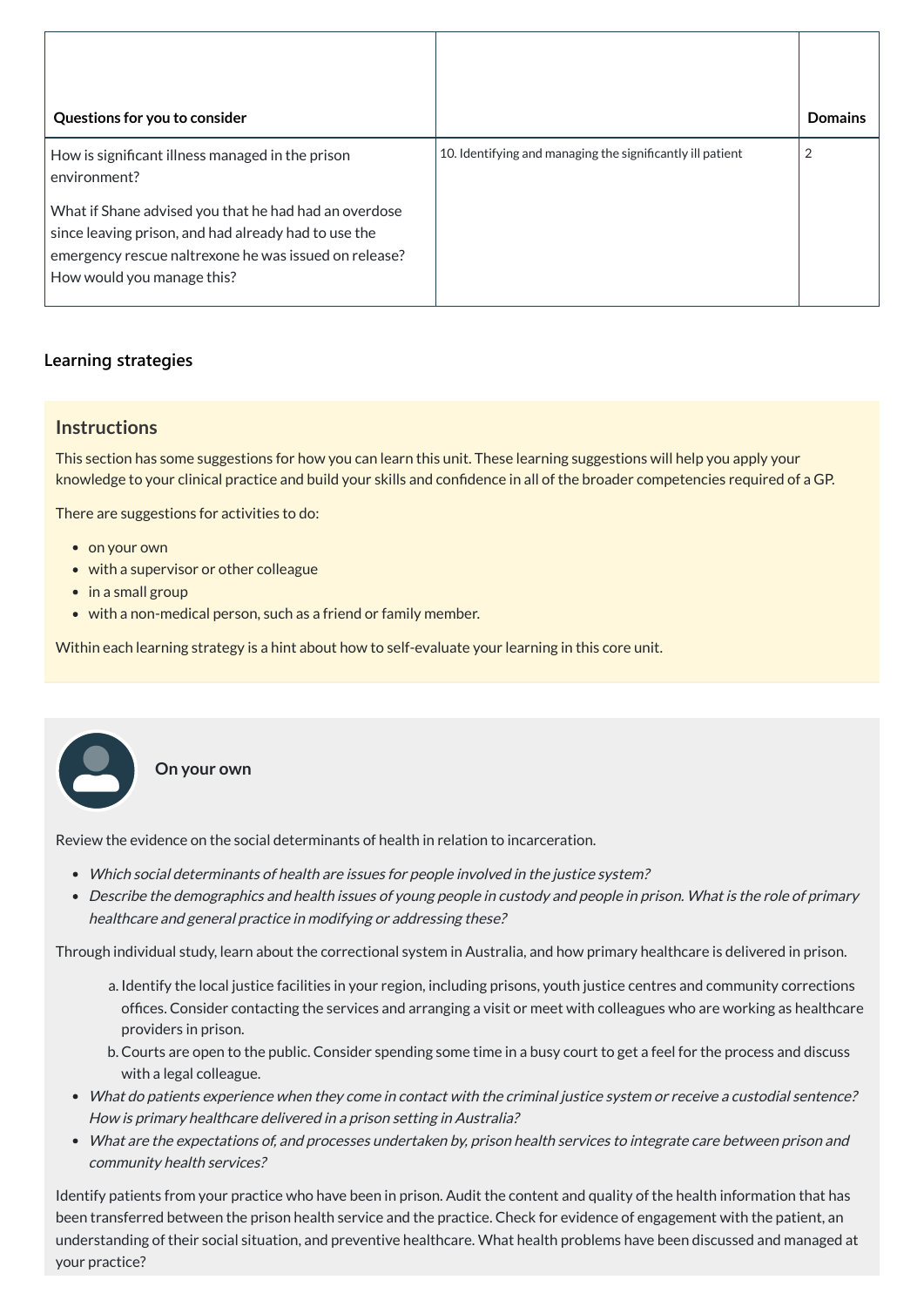- What have been some strengths in the way these patients were engaged with, and the quality of care provided?
- How could you improve your practice in this area?
- What different types of health and social support needs have you identified in these patients?
- Compare your own study of the common health conditions seen in individuals involved in the justice system with what has been documented in the assessment and management of patients at your practice.

Review how you would seek health information from a prison health service about patients leaving prison. Review the appropriate organisation or agency website on how to submit a release of information request. Consider ringing a prison health medical records department for information about the processes for the transfer of health information.

- In what ways can a patient's health problems increase incarceration risk?
- What is the role of general practice in preventing incarceration? How may GPs decrease the risk of re-incarceration in patients who have recently been released from prison?
- What are the contact details for the prison health service medical records department of the prison closest to your practice?
- What information could you request? What consent processes are in place?

**With a supervisor**

Discuss with your supervisor the role of primary care in prevention of incarceration and recidivism.

Discuss prescription drug misuse and the role of GPs in safeguarding patients from drug-related harms without decreasing access to care. Discuss prescription drug misuse in the context of people leaving prison.

- What are the risks associated with prescription drug misuse on leaving prison? What systems are in place for detecting and monitoring prescription drug misuse in general practice? How does prescription drug misuse challenge the relationship between GPs and patients?
- How can GPs promote <sup>a</sup> welcoming practice and <sup>a</sup> therapeutic relationship for these patients while prescribing safely? What suggestions does your supervisor have? What is the approach in your practice?

With your supervisor, review the local organisations which may be helpful for people leaving prison or the families of people involved in the criminal justice system. Discuss how the practice links justice-involved patients with suitable community services.

- What local services are available? Are there any crisis helplines which may be useful; for example, relating to mental health or family violence? How are these identified and accessed by patients and practice staff? Who in the practice is involved in linking patients to community resources and supports?
- Discuss the role of social prescribing for people in contact with the justice system.



#### **In a small group**

Role-play a consultation with a patient who has just left prison and asks you to prescribe opioids for their back pain and medication for their anxiety. They were receiving this treatment at your practice before going into custody six months earlier.

- What communication strategies did the 'doctor' use to develop <sup>a</sup> therapeutic relationship? How effective were they? What could be improved?
- Consider the risks and benefits of prescribing medications with the potential for misuse on leaving prison. Discuss management options, including urgent safety considerations for this patient.

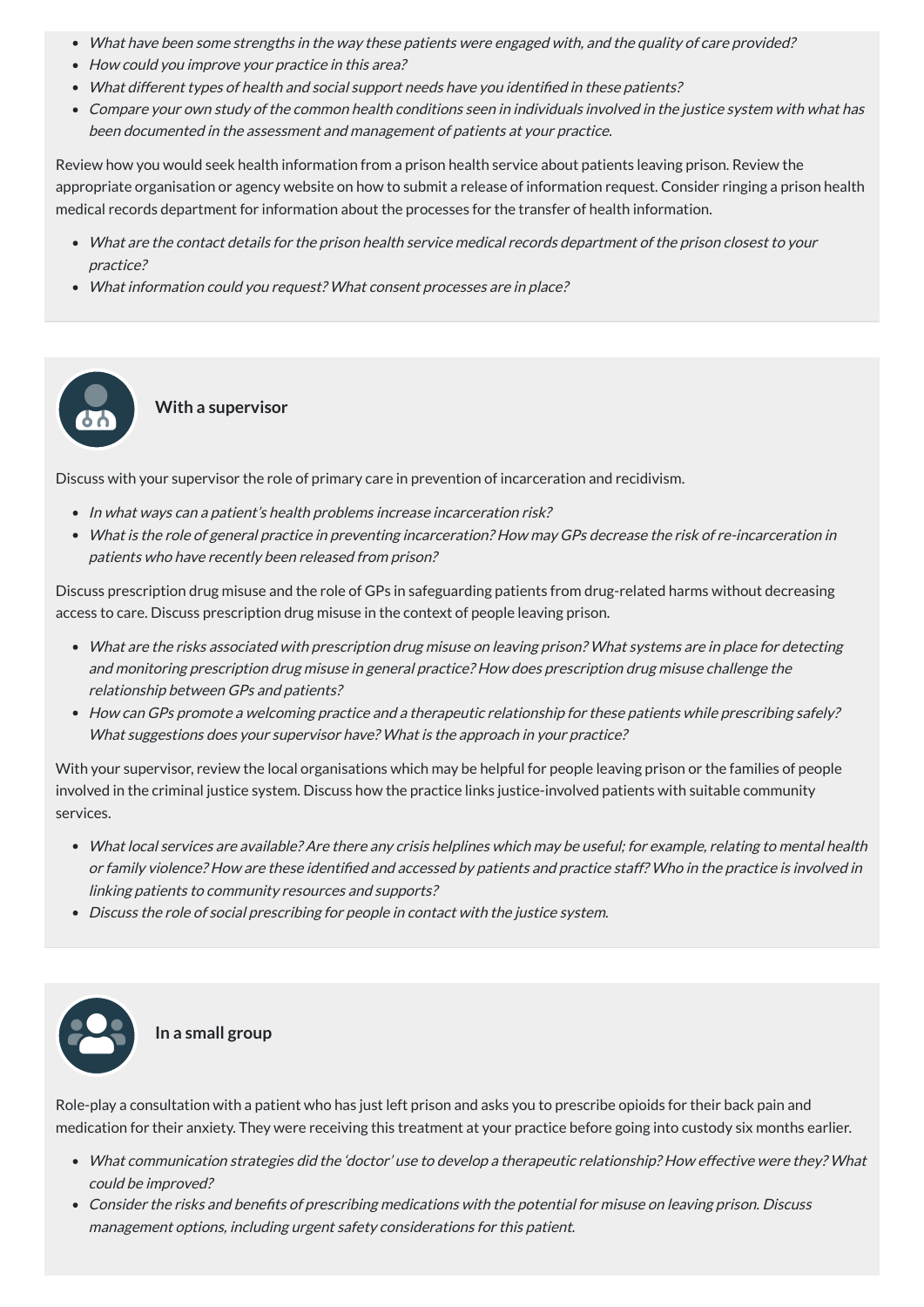Role-play a consultation with a new patient who has just left prison, having been discharged to your unfamiliar area as a condition of their parole. As a group, discuss potential issues a patient may face on returning to the community. Consider health, family and social networks, and social support needs. Consider the role of the GP in assisting this patient.

- What potential barriers and facilitators may people face on release from prison? What are potential barriers to healthcare? How might <sup>a</sup> GP work with the patient to increase the success of reintegration into the community? What might help improve healthcare access and engagement?
- What health problems should be anticipated and addressed?
- What are the challenges in rural and remote settings?

Reflect on and discuss the stigma related to justice-involved people and how it can lead to discrimination or be internalised or anticipated by patients. Reflect on the link between trauma and incarceration and discuss trauma-informed care in clinical practice. Consider strategies for effective communication and management.

- What discrimination may justice-involved people face? How may this affect their reintegration into the community?
- Why is trauma-informed care <sup>a</sup> recommended approach for this group of patients, and how do you practise it?
- What considerations apply to Aboriginal and Torres Strait Islander patients?



#### **With a friend or family member**

Ask your friend or family member to imagine that a close relative with several health problems has just been taken into custody. Answer their questions about healthcare in prison and describe how you are able to make sure they will continue to receive good care. Discuss their concerns and consider how you may be able to support them.

- What information would be helpful for the families of people going into custody? How would you describe the system for continuity of care?
- What support and information can you give the family?

Repeat the above conversation, however, this time the relative has been in prison for three years and is about to be released. Discuss the potential concerns about reintegration into the family and the community.

- What challenges could there be for the family as their relative is released? How might you be able to support the family at this time?
- What would you need to consider if your practice was in <sup>a</sup> rural or remote area?

**[Guiding topics and content areas](javascript:void(0))**

#### **Instructions**

These are examples of topic areas for this unit that can be used to help guide your study.

Note that this is not a complete or exhaustive list, but rather a starting point for your learning.

#### **Background, demographics and population health**

- Consider the impacts of the social determinants of health and adverse life events on people involved in the justice system, including young people and women, and understand the demographics of people in prison:
	- o structural and social factors, including poverty, racism, discrimination, social exclusion
	- childhood trauma, including neglect, abuse, household trauma, out-of-home care, parental incarceration
	- $\circ$  opportunities for education, housing, employment
	- experience of violence, including interpersonal violence and sexual assault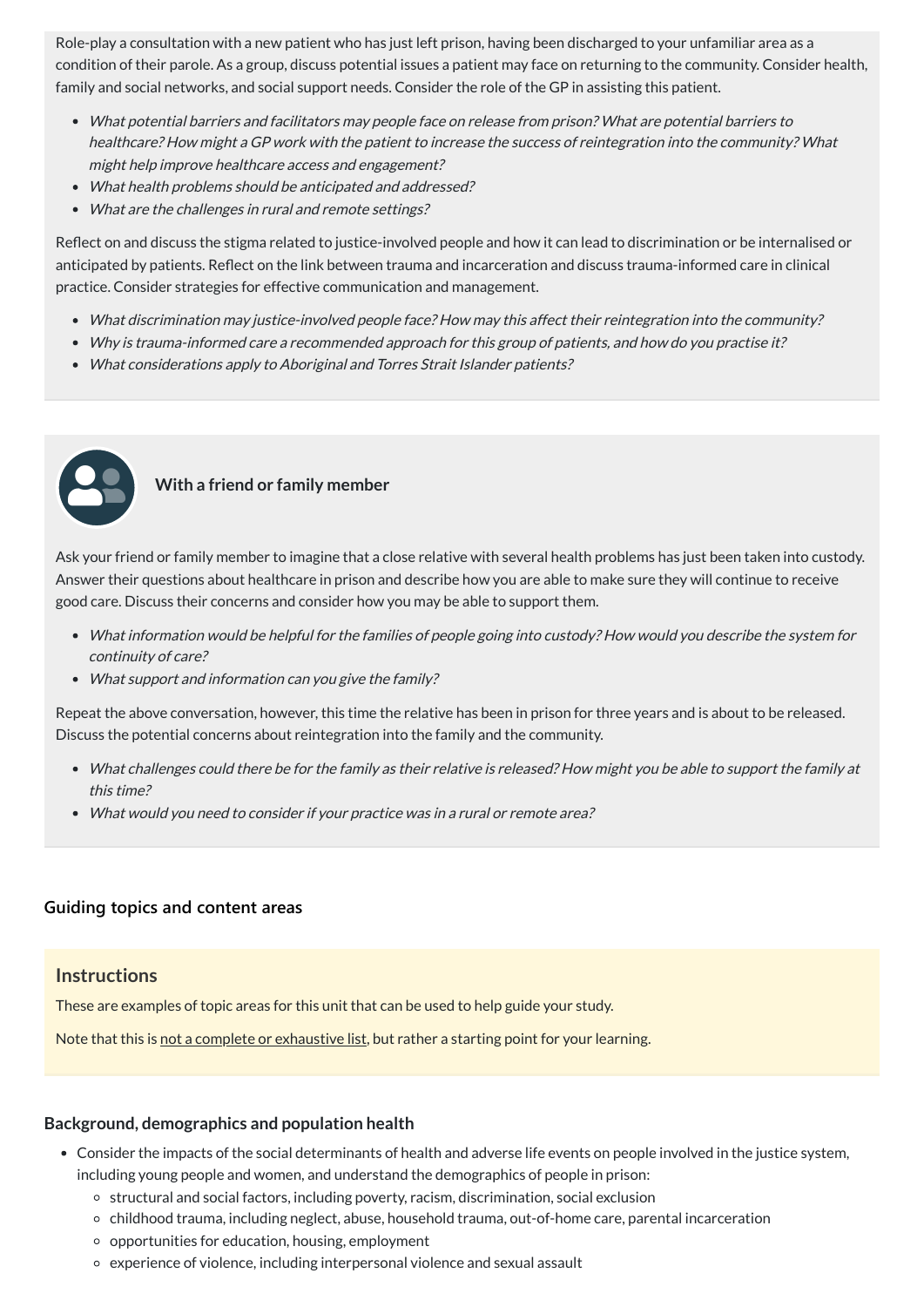- Use effective communication and create a therapeutic patient–doctor relationship with people involved in the justice system by:
	- identifying patients who are involved in the justice system through patient-centred inquiry and establishment of a welcoming practice
	- considering the effects of stigma and bias, including stigma related to incarceration in addition to stigmatised health conditions such as substance use disorders
	- demonstrating cultural awareness and understanding of cultural safety for people from Aboriginal and Torres Strait Islander backgrounds
	- $\circ$  fostering a trauma and violence-informed practice
	- considering the patient's sociocultural context, including health literacy and cultural and linguistic background
	- demonstrating effective, respectful and professional communication, including in challenging consultations, such as when patients are distressed or there are mismatched expectations or behavioural concerns.
- Competently manage health conditions that are common in people involved in the justice system, including:
	- mental health conditions
	- o substance use disorders; practise safe prescribing to:
		- promote harm reduction
		- provide access to medication-assisted treatment for opioid dependence, alcohol use disorder treatment and management of other substance use disorders
	- blood-borne viral disease such as HIV, hepatitis B and hepatitis C
	- disability, including intellectual and developmental disability, such as foetal alcohol spectrum disorder, autism spectrum disorder, acquired brain injury, learning disability.
- Consider population health and incarceration by:
	- undertaking health screening and preventive activities in recognition of the higher risk of communicable and noncommunicable disease and risk factors, and the likelihood of previous poor access to healthcare.
- Undertake holistic assessments of people leaving custodial care, and understand the risks as they return to the community, including consideration of:
	- continuity of care and transfer of health information
	- the risk of health deterioration, in particular relapse to substance use with high risk of accidental overdose, and
		- worsening of mental health and increased self-harm risk
	- $\circ$  the effects of social exclusion and benefits of social inclusion
	- unstable housing and material social support needs
	- $\circ$  the wellbeing of the patient's family
	- $\circ$  the risk of intimate partner violence
	- engagement into long-term treatment for physical, mental or addictive conditions
	- connection to community services.
- Promote high quality health information management and transfer to:
	- $\circ$  ensure appropriate confidentiality, consent and record keeping
	- o facilitate transfer of appropriate health information when people enter custody.
- health factors, including mental health conditions, intellectual and developmental disability
- social inclusion and exclusion, including disrupted family and social networks.
- Recognise incarceration as a social determinant of health.
- Understand how the Australian correctional system works and how healthcare is delivered in custody, including:
	- $\circ$  the experiences of people involved with the justice system, including remand, sentencing, parole
	- the intersection of the corrective services system and the health services system for people in prison or youth who are in custody
	- the delivery of primary healthcare in prisons and youth justice centres, including barriers and facilitators to delivery of healthcare.
- Consider the drivers, the impact and the solutions to over-incarceration of Aboriginal and Torres Strait Islander peoples, including:
	- the effects of socioeconomic marginalisation and disadvantage, colonisation, societal and institutional racism
	- $\circ$  the importance of access to culturally appropriate care.

## **Approaches to care delivery**

**[Learning resources](javascript:void(0))**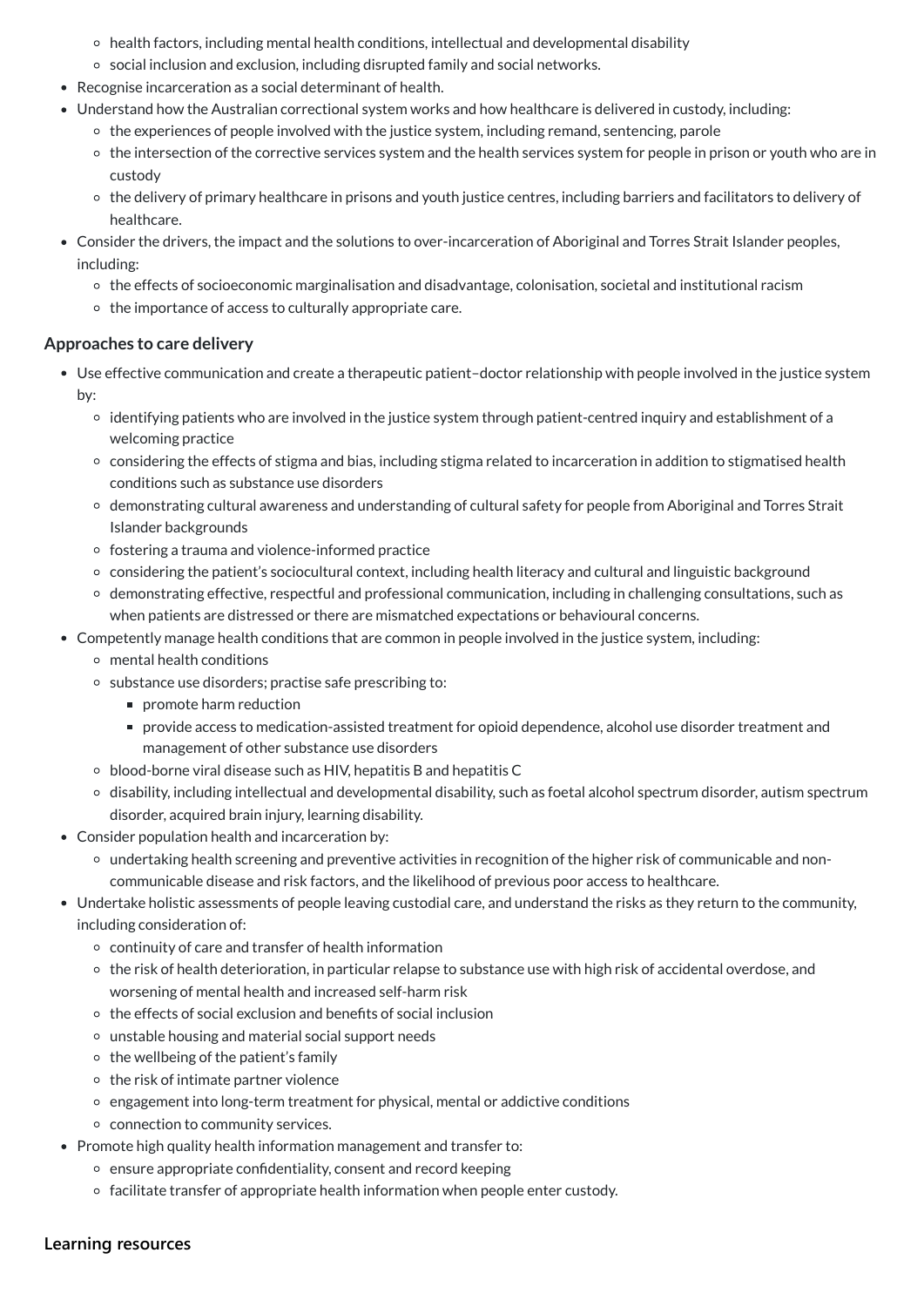## **Instructions**

The following list of resources is provided as a starting point to help guide your learning only and is not an exhaustive list of **all resources.** It is your responsibility as an independent learner to identify further resources suited to your learning needs, and to ensure that you refer to the most up-to-date guidelines on a particular topic area, noting that any assessments will utilise current guidelines.

• Tran NT, Baggio S, Dawson A, et al. Words matter: A call for humanizing and respectful language to describe people who experience incarceration [\(https://bmcinthealthhumrights.biomedcentral.com/articles/10.1186/s12914-018-0180-4\).](https://bmcinthealthhumrights.biomedcentral.com/articles/10.1186/s12914-018-0180-4) BMC Int Health Hum Rights 2018;18(1):41.

## **Journal articles**

Guidance on respectful language to use when discussing people who are involved with the justice system.

• Cunneen C, Goldson B, Russell S. Juvenile justice, young people and human rights in Australia [\(http://classic.austlii.edu.au/au/journals/CICrimJust/2016/23.html\).](http://classic.austlii.edu.au/au/journals/CICrimJust/2016/23.html) CICrimJust, 2016;28(2):173–89.

• Abbott P, Magin P, Davison J, Hu W. Medical homelessness and candidacy: Women transiting between prison and community health care [\(https://equityhealthj.biomedcentral.com/articles/10.1186/s12939-017-0627-6\).](https://equityhealthj.biomedcentral.com/articles/10.1186/s12939-017-0627-6) Int J Equity Health 2017;16(1):130.

Issues for young people in juvenile justice in Australia from a human rights perspective.

• Lloyd JE, Delaney-Thiele D, Abbott P, et al. The role of primary health care services to better meet the needs of Aboriginal Australians transitioning from prison to the community [\(https://bmcprimcare.biomedcentral.com/articles/10.1186/s12875-](https://bmcprimcare.biomedcentral.com/articles/10.1186/s12875-015-0303-0) 015-0303-0). BMC Fam Pract 2015;16(1):86.

• Hampton S, Blomgren D, Roberts J, Mackinnen T, Nicholls G. Prescribing for people in custody [\(http://www.nps.org.au/australian-prescriber/articles/prescribing-for-people-in-custody-1\).](http://www.nps.org.au/australian-prescriber/articles/prescribing-for-people-in-custody-1) Aust Prescr 2015;38(5):160– 163.

The challenges of justice-involved women in accessing health care in NSW.

• Australian Indigenous Health InfoNet. Justice and Aboriginal and Torres Strait Islander people [\(https://healthinfonet.ecu.edu.au/learn/determinants-of-health/community-capacity/justice\).](https://healthinfonet.ecu.edu.au/learn/determinants-of-health/community-capacity/justice)

• Royal Australian College of General Practitioners. Custodial health in Australia: Tips for providing healthcare for people in prison [\(http://www.racgp.org.au/FSDEDEV/media/documents/Faculties/SI/Custodial-health-in-Australia.pdf\).](http://www.racgp.org.au/FSDEDEV/media/documents/Faculties/SI/Custodial-health-in-Australia.pdf)

Advice on how primary healthcare services can better meet the needs of Aboriginal people leaving prison.

Considerations on prescribing for people in custody and the risks which may arise around prescription medications after release.

#### **Online resources**

An extensive collection of resources on justice and Aboriginal and Torres Strait Islander people.

Practical tips for providing healthcare in a custodial setting.

Comprehensive data on the health and healthcare experiences of people in prison.

Australian Institute of Health and Welfare. Health of prisoners [\(http://www.aihw.gov.au/reports/australias-health/health-of](http://www.aihw.gov.au/reports/australias-health/health-of-prisoners)prisoners).

An open-access, collaborative forum aiming to improve the health of people in prison.

The Worldwide Prison Health Research & Engagement Network (WEPHREN) [\(https://wephren.tghn.org\)](https://wephren.tghn.org/).

## **Other**

- ReSet: a new beginning [\(http://www.reset.org.au\)](http://www.reset.org.au/).
- Shine for Kids [\(https://shineforkids.org.au\).](https://shineforkids.org.au/)
- VACRO [\(https://www.vacro.org.au/\).](https://www.vacro.org.au/)

## **This contextual unit relates to the other unit/s of:**

- Abuse and violence [\(https://www.racgp.org.au/curriculum-and-syllabus/units/abuse-and-violence\)](https://www.racgp.org.au/curriculum-and-syllabus/units/abuse-and-violence)
- Addiction medicine [\(https://www.racgp.org.au/curriculum-and-syllabus/units/addiction-medicine\)](https://www.racgp.org.au/curriculum-and-syllabus/units/addiction-medicine)
- Disability care [\(https://www.racgp.org.au/curriculum-and-syllabus/units/disability-care\)](https://www.racgp.org.au/curriculum-and-syllabus/units/disability-care)
- Mental health [\(https://www.racgp.org.au/curriculum-and-syllabus/units/mental-health\)](https://www.racgp.org.au/curriculum-and-syllabus/units/mental-health)